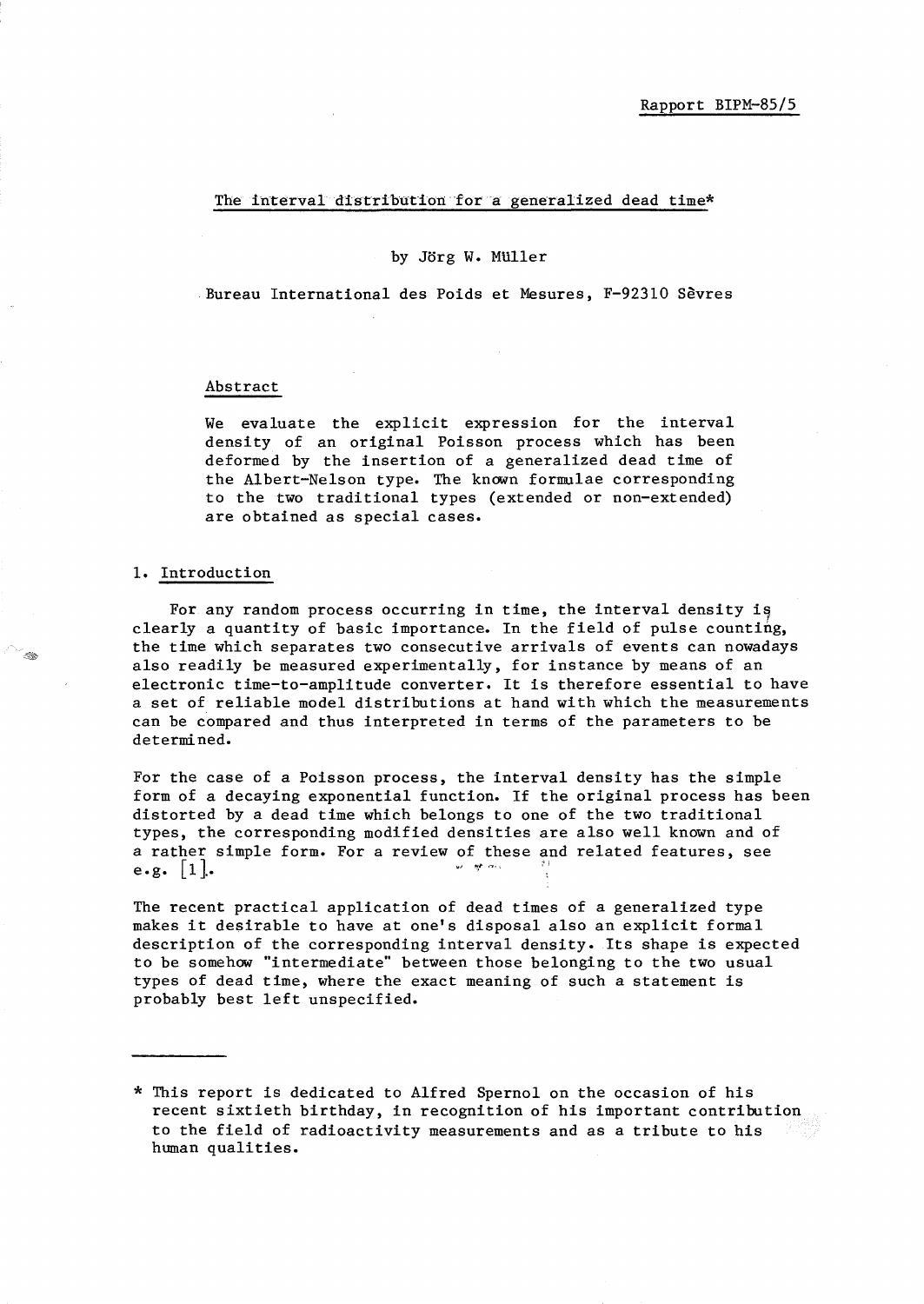For the moment, the only relevant information available on the interval density is its Laplace transform, which was first found by Takacs  $[2]$ . That author has shown that if an original Poisson process (of rate  $\rho$ ) has passed through a generalized dead time (of the Albert-Nelson type), characterized by the two parameters  $\tau$  and  $\theta$ , the transformed interval density is given by the expression

$$
\widetilde{\theta^{f}}(s;\rho) = \left(\frac{\theta\rho + s}{\rho + s}\right) \left[\frac{\rho e^{-(\theta\rho + s)\tau}}{s + \theta\rho e^{-(\theta\rho + s)\tau}}\right].
$$
 (1)

As for most applications we have to know the density as a function of time, the main aim of the present study consists in finding the corresponding interval density  ${}_{\theta}f(t;\rho)$  in the time domain.

## 2. Inversion of the transform

For finding the original of the transform (1), it will be useful to remember that for an extended dead time (i.e.  $\theta = 1$ ) the corresponding Laplace transform is given by  $|3|$ 

$$
e^{\widetilde{f}(s;\rho)} = \frac{\rho e^{-(\rho+s)\tau}}{s + \rho e^{-(\rho+s)\tau}}, \qquad (2)
$$

a result which can also be readily obtained from (1). As a consequence, it is possible to write (1) in the form

$$
\widetilde{\theta^{f}}(s;\rho) = \left[\frac{\rho}{\rho+s} + \frac{s}{\theta(\rho+s)}\right] \widetilde{f}(s;\theta\rho) . \qquad (3)
$$

The interpretation of the transforms appearing in the bracket on the right-hand side of (3) is straightforward. For the exponential interval density of an unperturbed Poisson process we have

$$
\phi(t) \equiv \rho e^{-\rho t} , \qquad \text{for } t \geq 0 , \qquad (4)
$$

thus

$$
\widetilde{\phi}(s) = \frac{\rho}{\rho + s}.
$$

Application of the well-known rule valid for a derivative, namely

$$
\mathscr{L}\left\{\frac{d\phi}{dt}\right\} = s\widetilde{\phi}(s) - \phi(+0) = s\widetilde{\phi}(s) - \rho, \qquad (5)
$$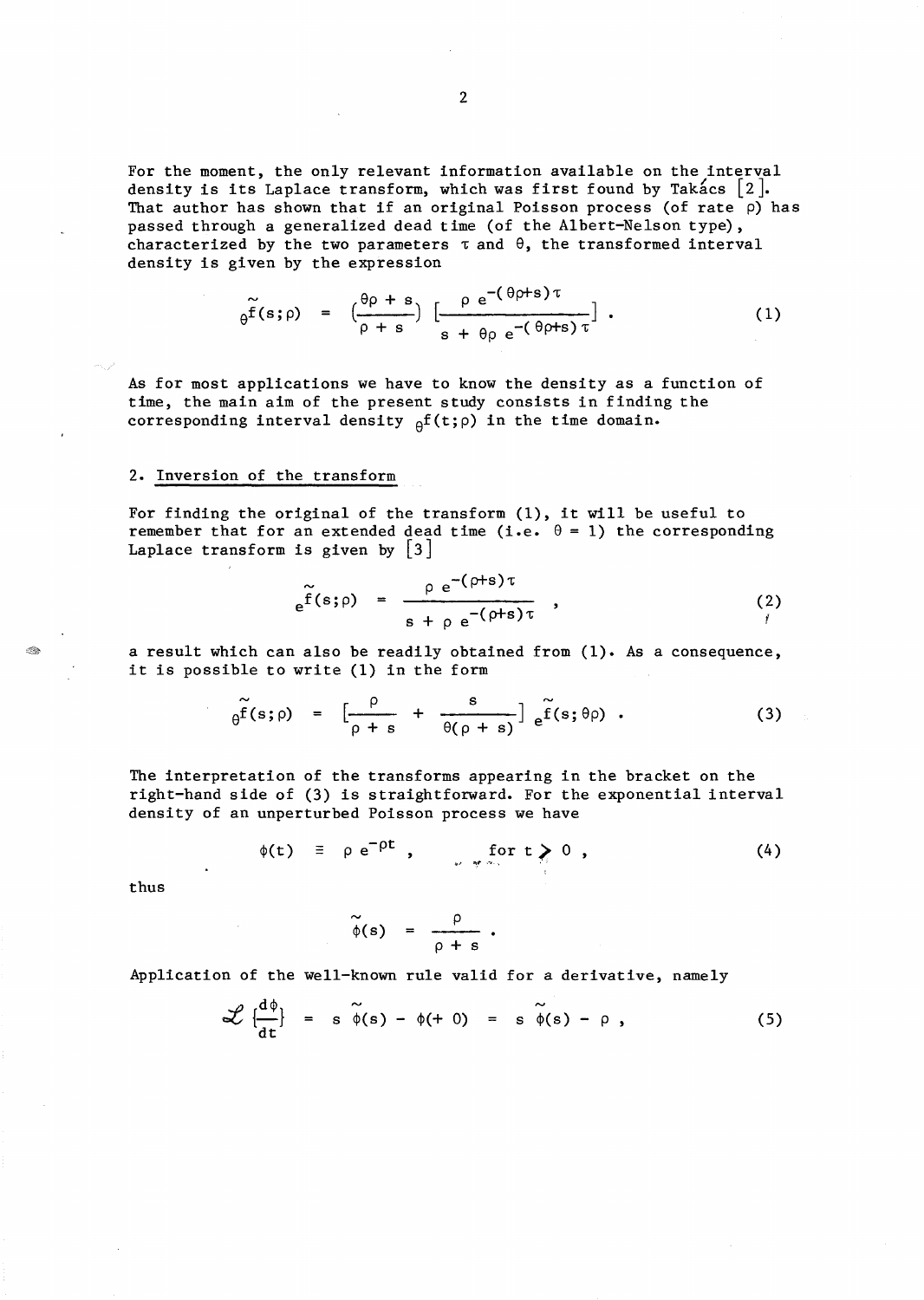shows that the bracket in the transform (3) corresponds to the original function

$$
\mathcal{L}^{-1}\{\widetilde{\phi}(s) + \frac{1}{\theta s} s \widetilde{\phi}(s)\} = \phi(t) + \frac{1}{\theta \rho} \left[\frac{d\phi}{dt} + \rho \delta(t)\right]
$$

$$
= \phi(t) + \frac{1}{\theta \rho} \frac{d\phi}{dt} + \frac{1}{\theta} \delta(t)
$$

$$
= \frac{1}{\theta} \delta(t) - \left(\frac{1-\theta}{\theta}\right) \phi(t),
$$

since  $\frac{d\mathbf{t}}{dt}$  = -  $\rho \phi(\mathbf{t}).$ 

Ñ

Therefore, the general rule for finding the original interval density is given by the convolution

$$
\theta^{f}(t;\rho) = \frac{1}{\theta} \left\{ \delta(t) - (1-\theta) \phi(t) \right\} * \frac{1}{e^{f(t;\theta\rho)}} \n= \frac{1}{\theta} e^{f(t;\theta\rho)} - \left( \frac{1-\theta}{\theta} \right) \phi(t) * \frac{1}{e^{f(t;\theta\rho)}}.
$$
\n(6)

A simple check is possible here for the limit  $\theta = 1$ , where we find indeed that

 $\theta=1$ f(t;  $\rho$ ) =  $\theta$ f(t;  $\rho$ ),

as expected. The case  $\theta = 0$  is more difficult and will be treated at the end of this report.

For the general case, the only problem which remains to be solved for a complete inversion of (1) is then given by the need to perform a convolution of the type

$$
\phi(t) *_{e} f(t; \theta \rho) , \qquad (7)
$$

since this will be needed for evaluating the second contribution appearing in  $(6)$ .  $\sqrt{7}$   $\sqrt{7}$   $\sqrt{7}$   $\sqrt{7}$ 

Let us first recall the explicit form which has been found to hold for the interval density after an extended dead time. It can be written, according to eq. (21) in  $|3|$ , as

$$
e^{f(t;\theta\rho)} = \sum_{j=1}^{J} A_{j}^{t}(t) ,
$$
\nwith  $A_{j}^{t}(t) = \frac{\theta\rho}{(j-1)!} [-\theta\rho (t-j\tau)]^{j-1} e^{-j\theta\rho\tau} ,$ \n
$$
(8)
$$

for  $t$   $>$  j $\tau$  and where J is the largest integer below  $t/\tau$ .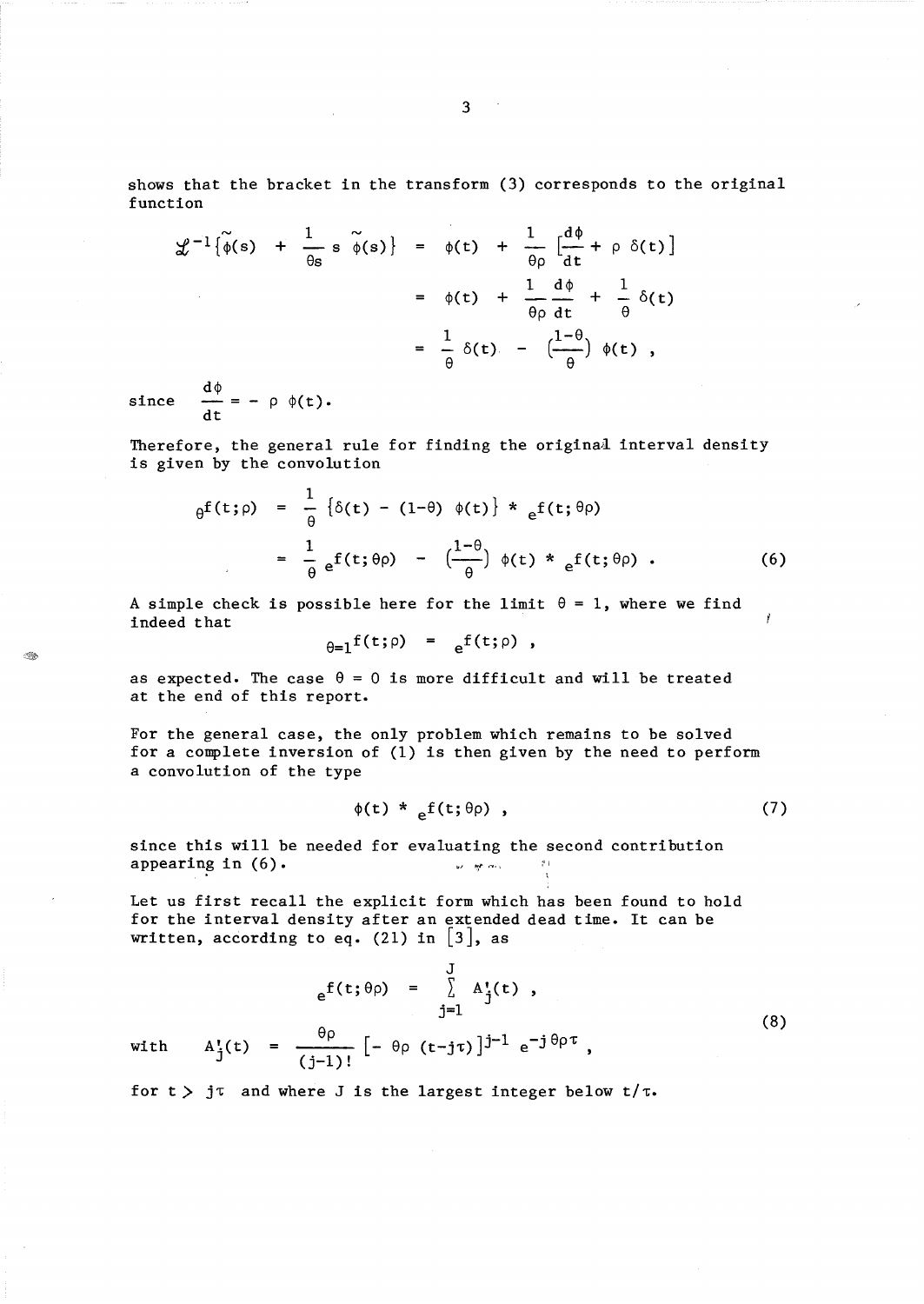Our task will therefore be accomplished if we can give a general expression for

$$
B_j'(t) = \phi(t) * A_j'(t) ,
$$

because then, according to (6), we can simply write

$$
\theta^{f(t;\rho)} = \sum_{j=1}^{J} \left\{ \frac{1}{\theta} A_{j}^{t}(t) - \left( \frac{1-\theta}{\theta} \right) B_{j}^{t}(t) \right\} .
$$
 (9)

Let us first perform the following rearrangements

$$
B_{j}^{t}(t) = \frac{(-1)^{j-1}}{(j-1)!} (\theta \rho)^{j} e^{-j\theta \rho \tau} (t-j\tau)^{j-1} * \rho e^{-\rho t}
$$
  

$$
= \frac{(-1)^{j-1}}{(j-1)!} \rho [\theta \rho e^{-\theta \rho \tau}]^{j} \delta(t-j\tau) * t^{j-1} * e^{-\rho t}. \qquad (10)
$$

The second convolution can be written more explicitly if we have recourse to the definition, i.e.

$$
f_1(t) * f_2(t) = \int_{-\infty}^{\infty} f_1(\alpha) f_2(t-\alpha) d\alpha = \int_{0}^{t} f_1(\alpha) f_2(t-\alpha) d\alpha,
$$

since  $f(t) = 0$  for  $t < 0$ .

We then find

 $\hat{\textbf{z}}$ 

 $\mathcal{A}_{\mathcal{D}}^{(0)}$ 

$$
C_{j}(t) \equiv t^{j-1} * e^{-\rho t} = e^{-\rho t} \int_{0}^{t} \alpha^{j-1} e^{\rho \alpha} d\alpha . \qquad (11)
$$

Ť

This type of integral is simple to solve. A first integration by parts yields

$$
\int x^{n} e^{ax} dx = \frac{x^{n} e^{ax}}{a} - \frac{n}{e^{ax}} \int x^{n-1} e^{ax} dx
$$
,

and repeated application leads to

$$
\int x^{n} e^{ax} dx = \frac{x^{n} e^{ax}}{a} - \frac{n}{a} \left[ \frac{x^{n-1} e^{ax}}{a} - \frac{n-1}{a} \int x^{n-2} e^{ax} dx \right]
$$

$$
= \frac{x^{n} e^{ax}}{n} - \frac{n}{a^{2}} x^{n-1} e^{ax} + \frac{n(n-1)}{a^{2}} \left[ \frac{x^{n-2} e^{ax}}{a} - \frac{n-2}{a} \int x^{n-3} e^{ax} dx \right]
$$

$$
= \dots = e^{ax} \sum_{k=0}^{n} (-1)^{k} \frac{n!}{(n-k)!} \frac{x^{n-k}}{a^{k+1}}.
$$
(12)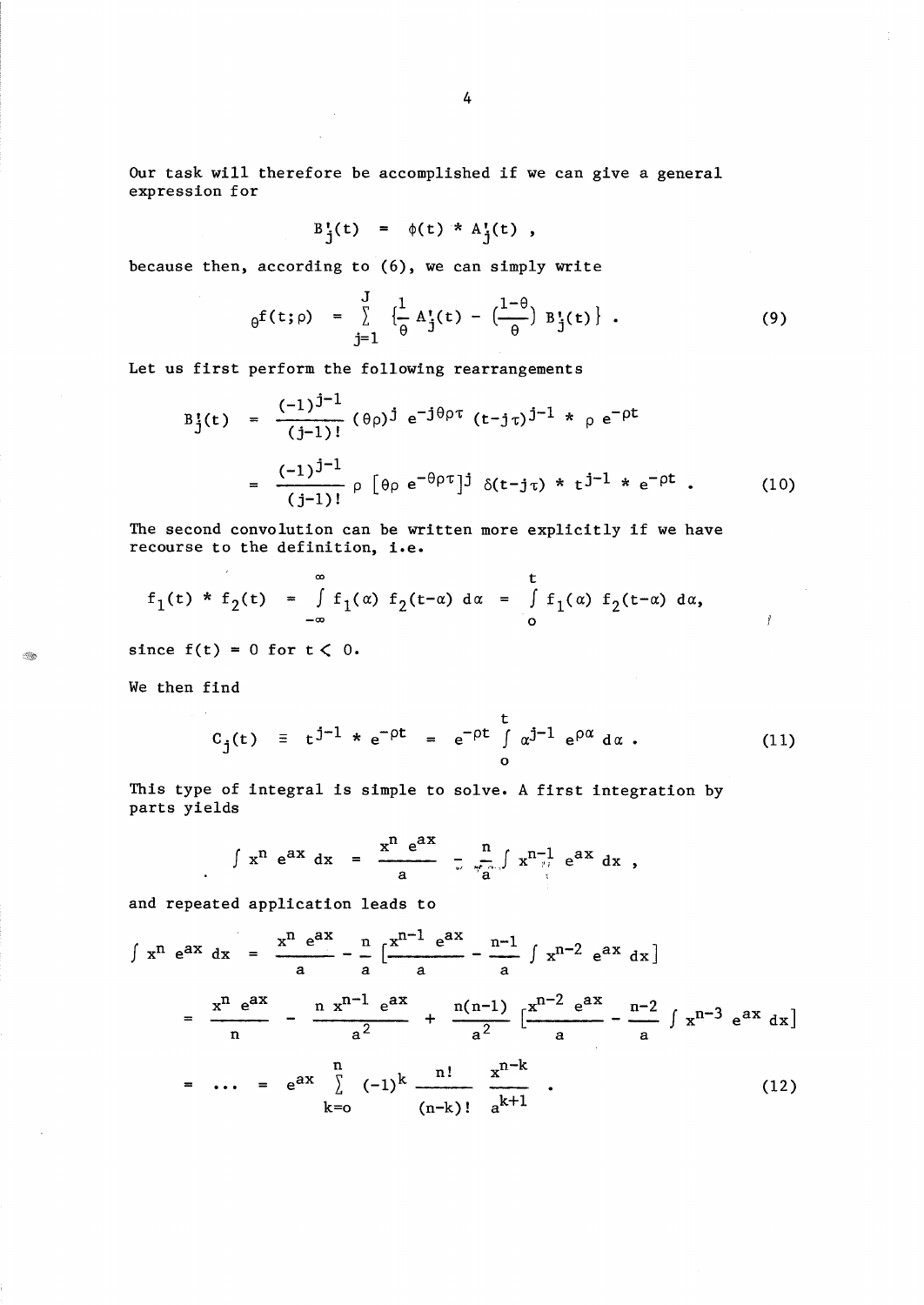We therefore have in our case (since  $0^0 = 1$ ) for (11)

 $\sim$ 

$$
c_{j}(t) = e^{-\rho t} \left[ e^{\rho t} \sum_{k=0}^{j-1} (-1)^{k} \frac{(j-1)!}{(j-1-k)!} \frac{t^{j-1-k}}{\rho^{k+1}} \right]_{0}^{t}
$$
  

$$
= \left\{ \sum_{k=0}^{j-1} (-1)^{k} \frac{(j-1)!}{(j-1-k)!} \frac{t^{j-1-k}}{\rho^{k+1}} \right\} + (-1)^{j} \frac{(j-1)!}{\rho^{j}} e^{-\rho t} . \qquad (13)
$$

Hence, for the original coefficient  $B_i^{\dagger}$  this then leads with (10) to

$$
B_{j}^{(t)}(t) = (-1)^{j-1} \rho[\theta \rho e^{-\theta \rho \tau}]^{j} \left\{ \sum_{k=0}^{j-1} \frac{(-1)^{k}}{(j-1-k)!} \frac{(t-j\tau)^{j-1-k}}{\rho^{k+1}} + \frac{(-1)^{j}}{\rho^{j}} e^{-\rho(t-j\tau)} \right\}
$$

or also, after some rearrangements, to

$$
B_{j}^{t}(t) = -\rho [\theta e^{-\theta \rho \tau}]^{j} \{e^{-\rho (t-j\tau)} + (-1)^{j} \sum_{k=0}^{j-1} \frac{(-1)^{k}}{(j-1-k)!} [\rho (t-j\tau)]^{j-1-k} \} . \quad (14)
$$

The formulae (8) and (14) give the explicit expressions for the coefficients appearing in (9).

In order to avoid ambiguous mathematical expressions (of the type "0/0") which may occur for  $\theta = 0$ , we prefer to write (9) in the equivalent, but more useful form

$$
\theta^{f(t;\rho)} = \sum_{j=1}^{J} [\theta^{A}{}_{j}(t) + (1-\theta) \theta^{B}{}_{j}(t)], \qquad (15)
$$

Ĭ

in which the new coefficients are now given by

$$
\Theta A_j(t) = \frac{A_j^t(t)}{\theta} = \rho^t \frac{e_j^t \hat{\theta}^x}{(j-1)!} \left( \frac{e_j}{\theta} \hat{\theta}^t j \right)^{j-1}
$$
 (16)

ÎB

$$
_{\theta}^{B}j^{(t)} = \frac{-B_{j}^{t}(t)}{\theta} = \rho e^{-j\theta x} \theta^{j-1} \left[ e^{-T}j - (-1)^{j} \sum_{k=1}^{j} \frac{(-1)^{k}}{(j-k)!} T_{j}^{j-k} \right],
$$

where we have used the abbreviations

$$
x = \rho \tau \quad \text{and} \\ T_{j} = \rho(t - j\tau) .
$$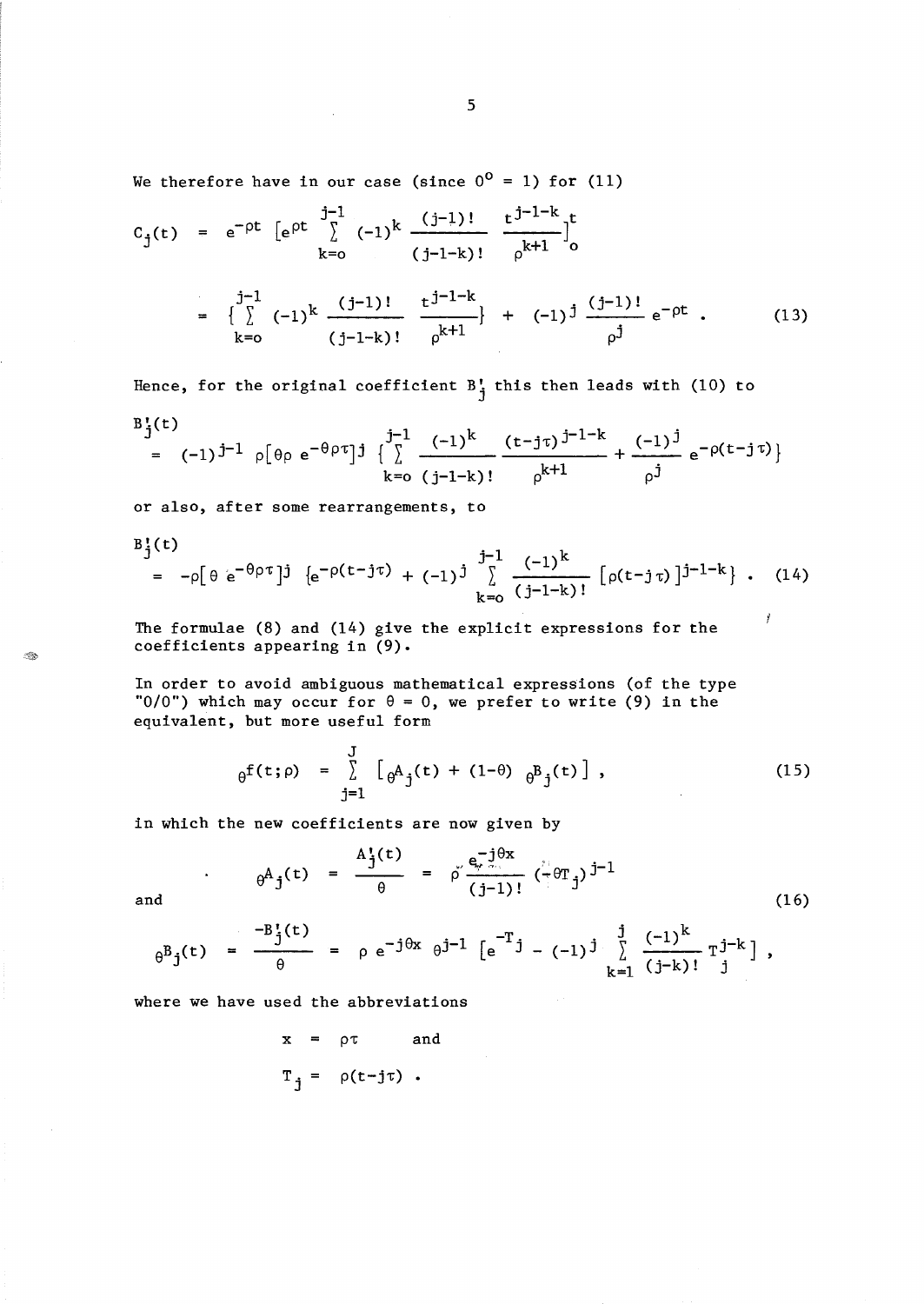It is also possible, of course, to bring the final result into the more compact form

$$
\theta^{f(t;\rho)} = \theta^{A} t_0 t^{(t)} + (1-\theta) \theta^{B} t_0 t^{(t)},
$$
\n
$$
\theta^{A} t_0 t^{(t)} = \sum_{j=1}^{J} \theta^{A} j^{(t)} \quad \text{and}
$$
\n
$$
\theta^{B} t_0 t^{(t)} = \sum_{j=1}^{J} \theta^{B} j^{(t)},
$$
\n(18)

with

 $\ll r$ 

although this brings little advantage. A simple computer program allows us to evaluate directly  $\theta_{\text{tot}}^A$  and  $\theta_{\text{tot}}^B$ .

# 3. Limiting cases

It is of interest to check the behaviour of (15) for the traditional types of dead times.

For an extended dead time, i.e. for  $\theta = 1$ , we have

j=l

$$
1^{f(t;\rho)} = \sum_{j=1}^{J} 1^{A}j^{(t)} = \rho \sum_{j=1}^{J} \frac{(-T_{j})^{j-1}}{(j-1)!} e^{-jx} = e^{f(t;\rho)}, \qquad (19)
$$

as results from a comparison with (8), for  $\theta = 1$ .

For a non-extended dead time, i.e. for  $\theta = 0$ , we obtain first from (17) and (18)

$$
_{0}^{f(t;\rho)} = {}_{0}^{A}f_{tot}(t) + {}_{0}^{B}f_{tot}(t) = {}_{0}^{A}f(t) + {}_{0}^{B}f(t)
$$
.

Since it follows from (16) that

$$
\theta^{\mathbf{A}_1(t)} = \rho e^{-\theta x} \quad \text{and} \quad \theta^{\mathbf{B}_1(t)} = \rho e^{-\theta x} (e^{-\rho t + x} - 1) ,
$$

we obtain (still for  $\theta = 0$ )

$$
_{0}f(t;\rho) = \rho + \rho(e^{-\rho t + x} - 1) = \rho e^{-\rho(t-\tau)} = {}_{n}f(t;\rho)
$$
 (20)

Both the results (19) and (20) clearly correspond to our expectation. Obviously, these simple checks cannot be taken as a proof for the correctness of the general formulae (15) and (16); they only guarantee that the limiting cases are correct.